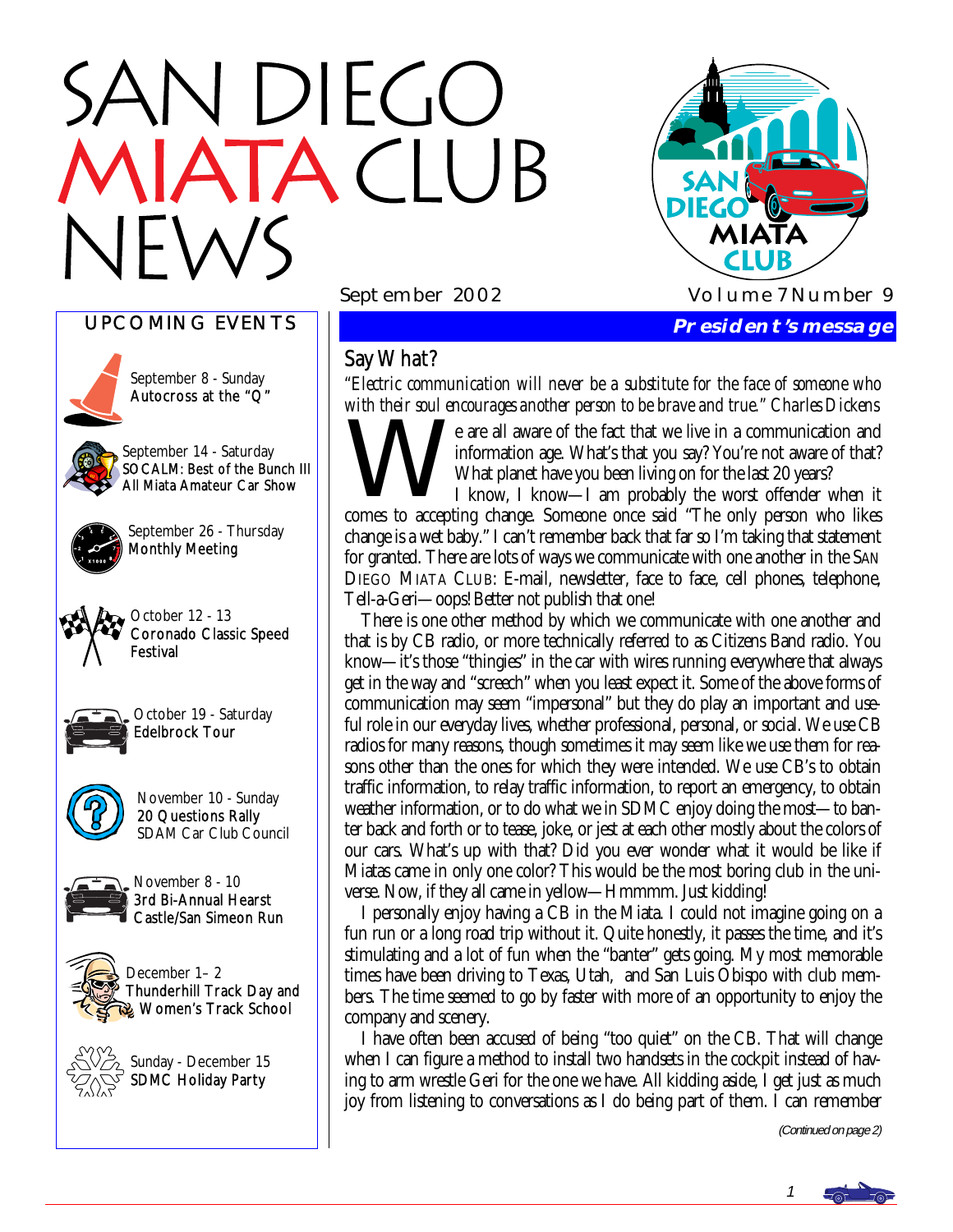#### **President's Message** (Continued from page 1)

times when we were be driving along and something was said by a fellow member that would cause me to bust out in side splitting, gut wrenching laughter. If you have a CB in your car—you've been there and done that!

 There is one more important reason we use CB's, and that is for our run leaders to keep track of run members, and for run members to keep track of one another. There have been occasions when members have taken a wrong turn and have become lost. Actually, I like to think of them as not being lost, but rather "locationally challenged."

 This is NOT a call for you to run out and buy a CB. Some of us enjoy not listening to the "banter" but rather listening to the radio or favorite music from a CD or tape. This is a good thing! Remember what I said about "What if Miatas came in only one color?"—BORING!

 If you have a CB and you are having as much fun with it as I am, here are some "common rules of the road" and friendly reminders regarding CB etiquette.

- 1. Don't "STEP" on each others communication. Don't start your conversation until the present conversation has ended.
- 2. Try not to monopolize the airwaves.
- 3. Refrain from using profanity on the CB.

The following are CB codes most commonly used:

Code Meaning

- 10-1 receiving poorly
- 10-4 received-YES
- 10-7 out of service (leaving the air)
- 10-8 in service ( back on the air)
- 10-9 please repeat
- 10-10 transmission completed, standing by
- 10-20 location "what's your 10-20?"

#### **Mission statement**

The purpose of the club is to<br>promote the enjoyment of, and enthusiasm for, one of the world's most exciting sports cars world's most exciting sports cars —

 Owning and driving a Miata is one of life's great pleasures, and adding the company and camaraderie of like-minded enthusiasts only enhances the experience. Won't you join the fun as we enjoy the beauty of San Diego County from the seat of a very special little roadster? Let's have fun driving our *ivenue.* 

#### **Newsletter Team**

ANTHONY "NEVADABOB" WILDE - Editor [newsletter@sandiegomiataclub.org](mailto:newsletter@sandiegomiataclub.org) VOODOO BOB KRUEGER [vbob@teamvoodoo.com](mailto:vbob@teamvoodoo.com) DIANE LONG diaws@san.rr.com TOM SPRAGUE [tspraguepr@aol.com](mailto:tsprague@aol.com) Copies by SEAN O'CONNOR SIGN UP (858) 486-6771

 10-100 toilet "I'm going 10-100"

You learn something everyday. I'll have to remember that last one (10- 100). I've always been saying "I have to pee" whenever nature called.

 If you choose not to communicate by CB, NOT TO WORRY! If your voice can handle it, yelling is sometimes used as an acceptable form of communication on fun runs, although you may encounter some strange looks from passers-by. A more acceptable method would be to find one of us with a CB and keep that person in sight as much as possible.

 In any case, CB or not, the focus here is to have fun and take care of one another out there.

This is Your Pal SAL going 10-7.

#### **Board of Directors**

Executive Board **President**  SAL CAUSARANO (760) 787-0624

[president@sandiegomiataclub.org](mailto:president@sandiegomiataclub.org)

**Vice President**  STEVE KENNISON (858) 271-8498 [vicepresident@sandiegomiataclub.org](mailto:vicepresident@sandiegomiataclub.org)

> **Secretary**  VERONICA DIDIER (619) 421-8024

[secretary@sandiegomiataclub.org](mailto:secretary@sandiegomiataclub.org)

**Treasurer**  JIM BROKAW (619) 421-2110

[treasurer@sandiegomiataclub.org](mailto:treasurer@sandiegomiataclub.org)

Administrative Board **Membership** 

DAVE MARTIN & GALE CHAN (619) 582-2448 or (858) 492-9227

[membership@sandiegomiataclub.org](mailto:membership@sandiegomiataclub.org)

**Events Coordinator**  STEVE WAID (760) 432-0727

[events@sandiegomiataclub.org](mailto:events@sandiegomiataclub.org)

**Club E-mail Postmaster/Webmaster**  ROBERT "JTBOB" HOLLAND (858) 549-4011

[webmaster@sandiegomiataclub.org](mailto:webmaster@sandiegomiataclub.org) **Club Regalia** 

PAULA KENNISON & ROSALIND SCOTT (858) 271-8498 or (760) 789-3872 [regalia@sandiegomiataclub.org](mailto:regalia@sandiegomiataclub.org)

**Newsletter** 

ANTHONY "NEVADABOB" WILDE (858) 693-8095 [newsletter@sandiegomiataclub.org](mailto:newsletter@sandiegomiataclub.org)

To send e-mail to all members of the board: [board@sandiegomiataclub.org](mailto:board@sandiegomiataclub.org)

#### **Notices**

The SAN DIEGO MIATA CLUB is a non-profit California corporation. The *SAN DIEGO MIATA CLUB NEWS* is the monthly newsletter of the SAN DIEGO MIATA CLUB. Use of articles or stories by other Miata clubs is hereby granted, provided proper credit is given. Submissions to the newsletter are welcomed and encouraged. Where possible, please e-mail your submissions to the newsletter editor. Submissions can also be mailed to the club's post office box.

**Submission deadline is the 15th of each month.** 

*Editor reserves the right to edit all submissions.*

The SAN DIEGO MIATA CLUB has established a dedicated World Wide Web Home Page at:

[www.sandiegomiataclub.org](http://www.sandiegomiataclub.org) Dedicated 24-hour voice message line: (619) 582-2448

> SAN DIEGO MIATA CLUB P.O. Box 23081 San Diego CA 92193

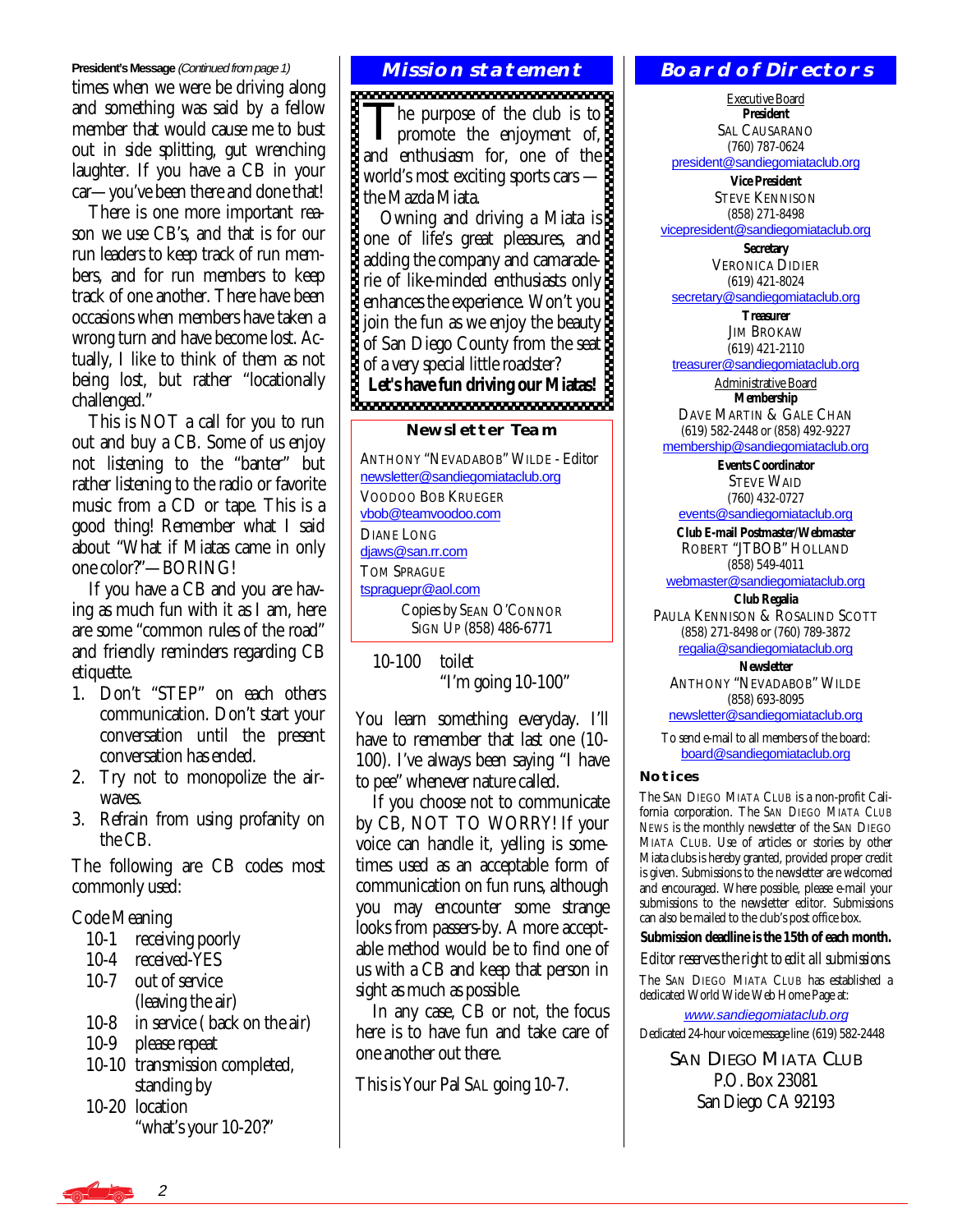#### **Upcoming Events for the month of September**

#### Autocross

**Dates:** Sunday, September 8 **Time:** 9 a.m. **Place:** Qualcomm Stadium Mission Valley, west lot. SDAD championship.

#### SOCALM: Best of the Bunch III

All Miata Amateur Car Show A Charity event to benefit the Second Harvest Food Bank. **Date:** September 14 **Time:** Registration starts at 9 a.m. **Place:** Beach Mazda, 16800 Beach Blvd. Huntington Beach

Trophies/Plaques/Certificates for the winners. Mazda's concept Miatas on display. Huge raffle. Miata vendor booths—displays. Spec-Miata corral to show off what's racing. For entry information go to:

[www.socalm.org/botb3/index.htm](http://www.socalm.org/botb3/index.htm) email [president@socalm.org](mailto:president@socalm.org) or call toll-free (877) 211-6146. Entry forms are available from STEVE WAID, [swaid@cox.net](mailto:swaid@cox.net)



**When:** September 19-22 **Where:** Hilton, Washington Dulles Airport City, Herndon, VA

Take the scenic routes to the Nation's Capital for the 2002 National Miata Event hosted by Mazda Sports car Club of Washington D.C. and sponsored by the MIATA OWNERS CLUB. Come and spend quality time getting closer to your Miata and the road. Just a few of the activities planned: car show, autocross, drag strip races, defensive driving school, race track tour (touring laps), funcanna, road rallies & scavenger hunt, dynamometer testing and much, much, more! MOC members get \$25 off the registration fees! For further details and additional information regarding the 2002 National Miata Event check out the event web site at [www.mscw.com/](http://www.mscw.com/Miata2002)

[Miata2002](http://www.mscw.com/Miata2002) or phone (703) 278-8005.

Planned Impromptu Run **Date:** Saturday, September 21 **Meeting Time:** 11 a.m. **Meeting Place:** Westfield's Shopping Town-North County (formerly North County Fair), under the big sign on the west side of the mall. **Coordinators:** SDMC members Where shall we go? That question will be answered as we gather for another Planned Impromptu Run. We will meet at the appointed time and place, come to a consensus (hopefully), and take off for the twisties. No plans, no structure, no idea where we will end up! Oh, since this is an impromptu

#### Monthly Meeting

**Date:** Thursday, September 26

run, there is no mileage credit either.

**Time:** 6 p.m. **Place:** Boll Weevil 9330 Clairemont Mesa Blvd. (at Ruffin Road), San Diego

(858) 571-6225

This event is the single best way to meet your fellow club members, ask questions, share stories, etc.

*Don't miss the fun!* 

#### Another Planned Impromptu Run

**Date:** Sunday, September 29 **Meeting Time:** 11 a.m.

**Meeting Place:** Target shopping cen ter at the corner of Jamacha Road and Highway 94 in Rancho San Diego. Meet in the parking lot near the Carl's Jr.

**Coordinators:** SDMC members

Where shall we go? That question will be answered as we gather for another Planned Impromptu Run. We will meet at the appointed time and place, come to a consensus (hopefully), and take off for the twisties. No plans, no structure, no idea where we will end up! Oh, since this is an impromptu run, there is no mileage credit either.

#### Events Don't Just Happen!

ou have probably noticed that the SAN DIEGO MIATA CLUB is an active bunch of enthusiasts. In the past year we have cruised Grand, visited the Getty Museum, driven the Streets of Willow race track, been in parades, autocrossed, picnicked, had tech days, and more.

*Question:* How does all this happen? *Answer:* People like YOU make it happen.

The easiest way to explain how an event occurs is to say that someone says to himself, "I am going to get in my Miata and go (insert what you enjoy here), and I am going to invite my Miata friends to join me." The next step is to call STEVE WAID, our events coordinator, and ask him to assist you in getting the invitation out. Steve is available at (760) 432-0727 or [events@sandiegomiataclub.org](mailto:events@sandiegomiataclub.org).

 If you want to earn the always desirable SAN DIEGO MIATA CLUB magnetics in your car color, then the only requirement is that the event be a driving event. A caravan to an event does not qualify…such as the trip to the Getty Museum. However, if an indirect "run" to an event is put together, then the magnetics are earned. A recent example would be DUSTIN LEWIS' run to the Santee Drive-in last August. Dustin earned his magnetics that day, and we all got to watch movies too.

 Ask the club to join you the next time you plan to do something fun. You'll enjoy yourself even more when you have fellow Miataphiles along for the ride!









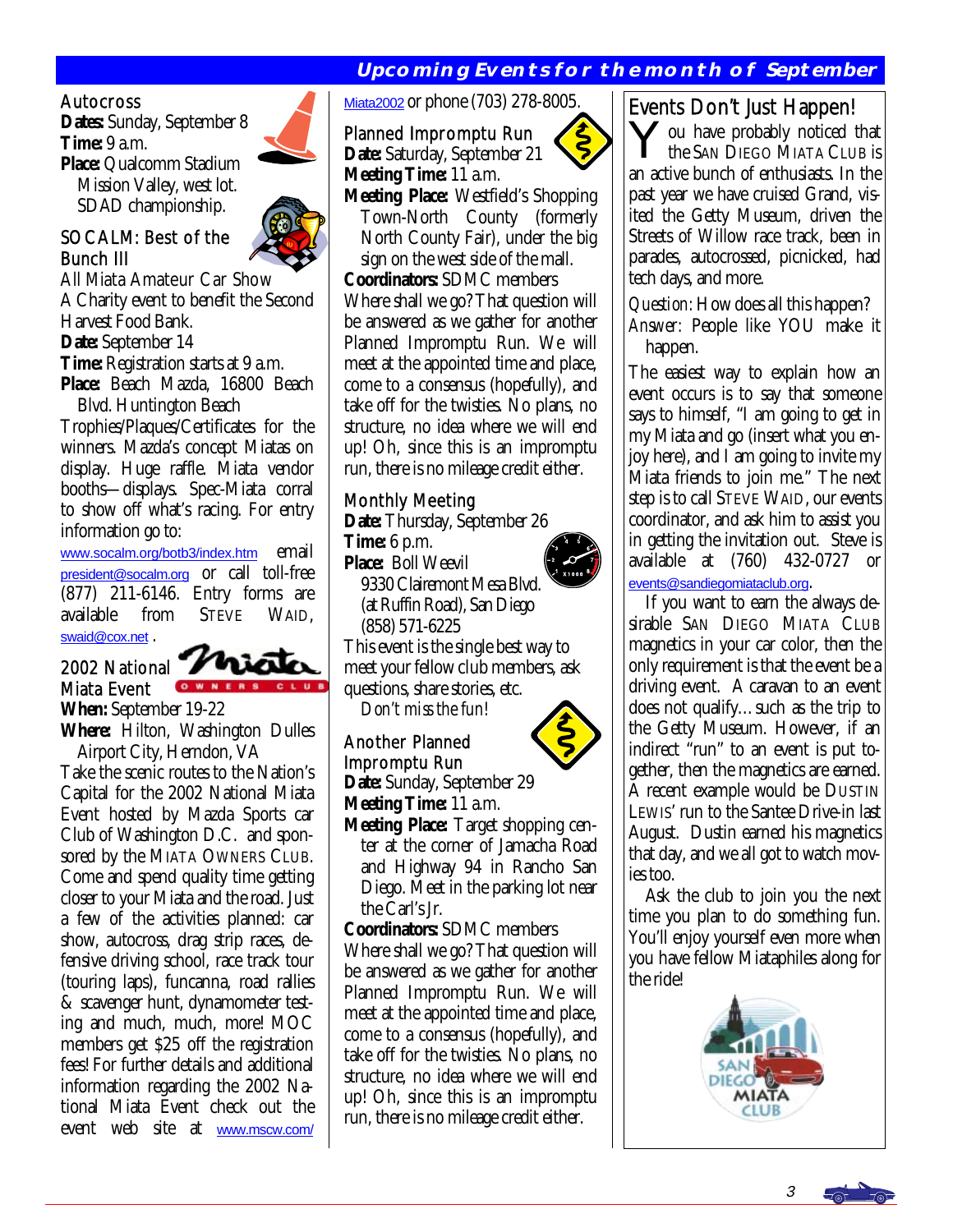

#### Coronado Classic Speed Festival

**Dates:** October 12-13 **Place:** Naval Air Station, North Is land, Coronado, CA

The Coronado Classic Speed Festival, presented by Chrysler-Jeep-Dodge, is a celebration of motor racing history, historic automobiles, and the people who made them. The spectator racing event is patterned after the world-famous Monterey Historics and many of the same classic autos that race at Monterey participate in the event in San Diego.

 This is an opportunity to watch over 200 historic autos with racing heritage compete. You can also wander through the paddock and talk to the drivers and mechanics as they prepare their cars for competition. There will be a Concours d'Elegance, static military display, and vendors.

 We will, once again, have a spot reserved for us in the Car Club Corral.

#### **The Corral is for Miatas only.**

 Please email STEF GOULD or call (619) 297-4272 to reserve your space in the SDMC's Car Club Corral. Stef will need you to provide her with a self-addressed, stamped, business envelope so that she can mail a Corral Pass to you. You may give the envelope to her at the September Monthly Meeting or mail it to her.

 Every person with a Car Club Corral Pass must have a ticket in their hand to enter the Corral. Tickets to the event can be purchased by calling the Holiday Bowl at (619)283-5808, TicketMaster at (619)220-TIXS, or log on to [www.holidaybowl.com](http://www.holidaybowl.com) or [www.](http://www.ticketmaster.com) [ticketmaster.com](http://www.ticketmaster.com). One day tickets are \$15 and a weekend pass is \$20. Ticket prices increase at the gate to \$20 for

**FUTURE EVENTS** and S30 for the weekend. Children under 12 are free with a paid adult admission.

> Join SDMC at the races and at the eating events associated with them! Look for details in October's newsletter for Saturday's Early Bird Breakfast, Saturday's After-the-Races Dinner, and Sunday's regional breakfasts and caravans to the races.



Edelbrock Tour **Date**: Saturday, October 19 **Place**: Edelbrock factory and mu seum in Torrance, California. **Contact**: ROBIN & MIKE

 FAIRCLOTH, [HawkinLady@aol.com](mailto:HawkinLady@aol.com) The Edelbrocks have been making performance parts since the 1950's. The name is synonymous with "going fast." It is likely that we will be able to see Vic and Camee Edelbrock racing at the Coronado Speed Festival the weekend before.

 The Edelbrock tours are from 10 a.m. to approximately 1 p.m. starting with Camee Edelbrock or Vic Edelbrock talking about the history of the company. Then the guides split the tour into groups and you drive to their manufacturing plant; then come back to see the shock building, exhaust building, and their distribution center, all in Torrance. The tours are a lot of walking; then back to the museum for lunch and a goodie bag.

 There also is an Edelbrock Sportswear room where they sell clothing.

 This is a rare opportunity, and we will be limited to 120 people. SO-CALM has been invited to participate as well...after all, it is in their backyard.

 Please make reservations with Robin Faircloth. Even though there appears to be plenty of time, you don't want to be left out. Make plans and reservations today.

3rd Bi-Annual Hearst Castle/San Simeon Run **Dates:** November 8 – 10 **Meeting Time** 9 a.m.



 Drivers Meeting 9:30 a.m. **Meeting Place:** Madonna Inn Parking Lot, San Luis Obispo, CA

**Contacts:** BARI RUSSELL,

[barirussell@earthlink.net](mailto:barirussell@earthlink.net) (949) 588-1531 or (714) 856-9890 BILL HYDE, wnhyde@earthlink.net (714) 525-5831 or (714) 225-1319

Mark your calendars, because you don't want to miss this Miata adventure that tours one of the world's most famous mansions, set in California's most beautiful region! Even more exciting, we get to ZOOM ZOOM on some of the best Miata roads in the country! Bill has assured me there will be ample potty stops this year!

#### **Room Booking:**

 SOCALM Miata Club Group Res ervations: (800) 544-4866 (Sean)

- **Motels:** Nov. 8 Motel 6 San Luis Obispo South, Property 1373, Res ervation Number 131713
	- Nov. 9 Motel 6 San Simeon, Property 1212, Reservation Num ber 131002

I have blocked 20 rooms at both properties—all queen beds and all non-smoking. You need to request smoking rooms and ask them to be added to our group. In San Luis we have ten 1-bed rooms and ten 2-beds. The rates are quoted to how many **people** in the room, not beds! The rooms in San Luis Obispo, including tax, are \$50.59 for a single and \$57.19 for a double. At San Simeon we also have 20 rooms—all double queens. The rates are: \$61.03 for a single and \$71.93 for a double. AARP members bring your cards for 10% off. When you call for reservations please ask for Sean, but anyone in Group Reservations can help you. You *must* tell them the reservation is under SOCALM, and give the property number, and the reservation number. Please contact Bari Russell when you have made

4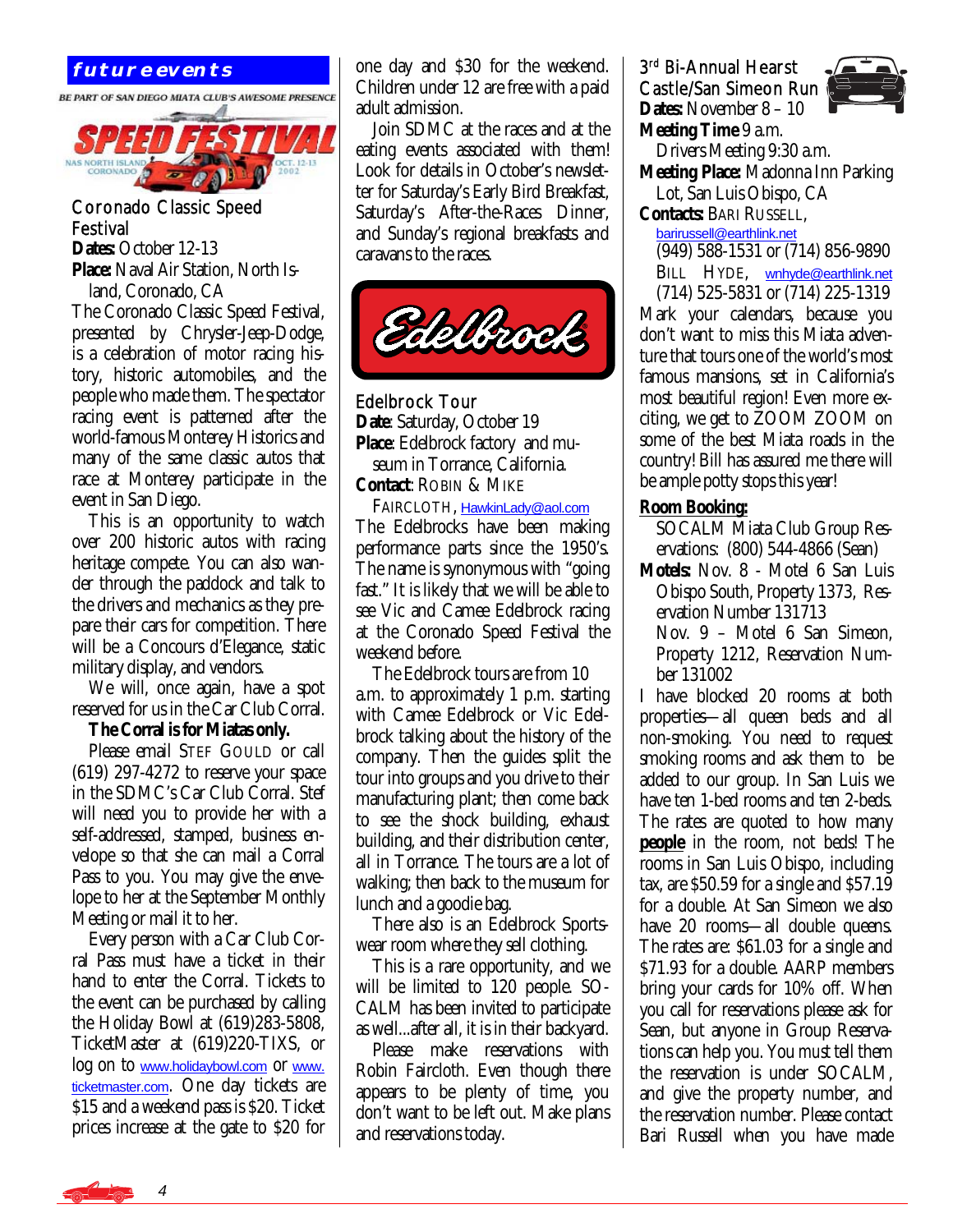your reservations or if you have any problems.

#### 20 Questions Rally

SDAM Car Club Council **Date:** Sunday, November 10 **Meeting Time:** 11 a.m. **Meeting Place:** San Diego Automo tive Museum parking lot **Cost:** \$10 per car **Prizes:** Trophies for 1st, 2nd, and 3rd place

#### Thunderhill Track Day and Women's Track School



**Dates:** December 1-2 **Place:** Thunderhill, Willows, CA\* **Contact:** Aaron Tachibana, [tach9@attbi.com](mailto:tach9@attbi.com)

This will be the first time that Aaron has organized a Women's Track School as a part of a Track Day. One of the usual designated sessions will be for women participants only, so guys bring a friend! Special guest instructor for the Women Only Group will be Peggy Hale...as well as the usual cast of great instructors, including Rick Weldon.

 This is a two day event, so there will be plenty of time to get instruction and lots of track time. Cost of the event is \$390 for the two days. We will be running the full 3.2 mile course with maximum track time during the two days! Included in the registration fee is a catered BBQ by MO's BBQ—they are awesome. We'll also be raffling off (2) sets of Toyo Tires and a host of really cool stuff, like a performance brake kit from MPCA, Toyo shirts, bags and hats, Royal Purple oil, a helmet and more!

 If you'd like to participate, please send Aaron an e-mail and he'll return your confirmation; or sign-up and pay online at <u>[www.m-pca.com](http://www.m-pca.com)</u>. This track event is space limited—first come first served. Absolute deadline is September 15.

\* Thunderhill is located just off Inter-

state 5, about an hour north of Sacramento.

San Diego Miata Club Holiday Party

**Date:** Sunday, December 15 **Location:** San Vicente Inn (San Diego Country Estates), 24157 San Vicente Road, Ramona, CA 92065 **Hosts:** MIKE & ROBIN FAIRCLOTH, (760) 789-5171 or

[hawkinlady@aol.com](mailto:HawkinLady@aol.com)

Dinner will be served buffet style.

#### Time to Clean Out The Garage!

 $\prod$  f you've been saving<br>the oil drained out of your Miata (or OTM), now is a good time to recycle

it. The City of San Diego has the following recycling events coming up:

#### **Saturday, October 19**

 Montgomery High School 3250 Palm Avenue at Hawaii Avenue San Diego 92154

**Saturday, November 23**  School of Creative & Performing Arts 2425 Dusk Drive (Between Alta View Dr. & Parkside Ave.) San Diego 92139

 Qualcomm Stadium 9449 Friars Road Parking Lot - Section J

Collection events are from 9 a.m. - 1 p.m.

 They will accept a maximum of 10 gallons of used oil (Please transport in a sealable container), antifreeze, oil filters. and automotive batteries.

 These events, sponsored by the City of San Diego, are open ONLY to residents of the city. For more information, call (619) 235-2105. If you are not in the city of San Diego, please contact your city's environmental affairs department or the county agency for similar events in your area. Most auto parts stores and repair shops will also accept used oil for recycling.

#### **UPCOMING regional and national events**

#### Miata Performance Driving **School**

**Dates:** March 28-30, 2003 **Where:** Thunderhill Sports Park **Cost:** \$350

**Contact:** Ken Freeze, (925) 370-8262 This course teaches Miata owners the basics of high speed driving, equipment, human limitations, proper steering techniques, and lots of other skills necessary for safe performance driving.

 The weekend is packed with activities beginning on Friday with a dinner, followed by classroom style lectures and training from SCCA instructors. Saturday morning the action turns to the track with some more instruction, both in and out of the Miata. Most of Saturday and Sunday will be spent on the track with some time in between sessions to talk to fellow Miata owners and see some on the latest Miata accessories. Plans for Saturday night this year call for a BBQ at the track if construction of a new building at the track is completed in time. This dinner gives students and instructors the opportunity to talk over the day's activities.

 The class is limited to 80 students with 45 instructors, making for a 2-to-1 instructor ratio, a ratio higher than driving schools costing thousands of dollars.

 There's nothing quite like having a Sport Car Club of America instructor right next to you as you drive lap after lap on a race course, helping you to learn just what you and your Miata are really capable of.

 You can register via the Internet by going to the Miata Performance Driving School Web site at [www.teammiata.com/](http://www.teammiata.com/thunderhill/school.htm) [thunderhill/school.htm](http://www.teammiata.com/thunderhill/school.htm). Fill out the online form, or download the PDF file and print it out and send it in with your check. If you don't have Internet access, send a self addressed, stamped envelope to: Ken Freeze, Miata School, 1521 Ridgewood Dr., Martinez, CA., 94553 and a complete packet will be sent to you. But hurry – the past two years the class was full by the first of December.



**Saturday, December 7** 

San Diego 92108

5

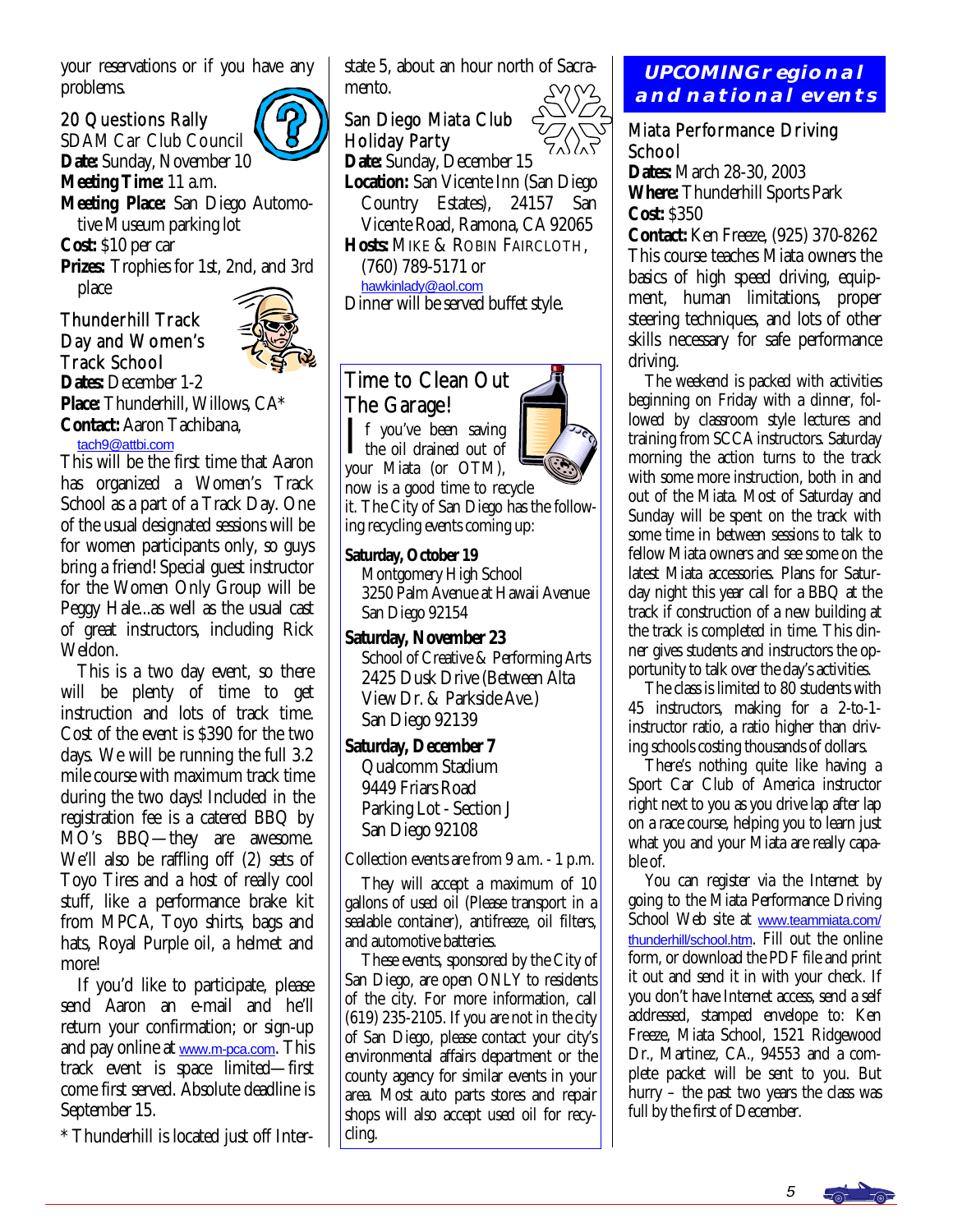#### **member profile**



— PAULA MUDARRI

I t sometimes is quite interesting<br>
how those of us in SDMC get<br>
pushed towards buying a Miata.<br>
For PAULA MUDARRI, it was<br>
pushing her MGB to try to get it how those of us in SDMC get pushed towards buying a Miata. For PAULA MUDARRI, it was started. And she was wearing high heels at the time! Her co-workers, EL-LIOT SHEV and VOODOO BOB KRUEGER, figured it was time to help her understand what it might be like to own a car she would not have to push and could enjoy driving instead of pushing.

 So, it turned out she was going to have a car payment to replace the MGB and her daughter said, "if you have to make a payment, you might as well drive the car you want." She bought a `95 red Miata the next day.

 Paula soon joined Elliot and Voodoo and the others in the SAN DIEGO MIATA CLUB, and her first run was Puke-O-Rama. "Then I was hooked," says Paula. "At first, the thought of me joining a car club was really laughable, as I didn't think it was my kind of thing. But I soon found out what a great group this is, and have enjoyed every minute of it since. I totally love the SAN DIEGO MIATA CLUB."

 After becoming hooked on Miatas, she became hooked on a Crystal Blue 2002. It was in the lot just smiling at her and inviting her over, so she added that to her stable. That is the car you see with a happy Paula at most SDMC events. The Red `95 is coveted by other members of her family.

 Paula bought her first convertible in November of 1987—a 1988 Ford Mustang GT. Her son called it her "I need a man car." When she did get married, the new husband made her get rid of the car. He was "mechanic handy" and Paula ended up buying the MGB `75 Anniversary Edition. And of course the MGB, being what it is, gave the mechanic plenty of items to work on. But after they separated, it was too much for Paula to maintain. Thus came the Miata.

 Paula says she would also love to own/drive a 1955 Thunderbird, but figures the Miata provides much the same kind of driving without worrying about repairs for a car nearly a half century old. Not that Paula is averse to taking chances. Earlier in her career, she decided she needed a real change and got on an airplane with her baby and \$40 and started a new life in a city far away from where she had lived.

 For relaxation beyond the Miata, Paula enjoys football and needlework. (Watching the former; doing the latter in Crewel and Cross Stitch.) For exhilaration, Paula drives a Miata. For relaxation and meditation, she walks on the beach and enjoys the sunset. Which is a truly neat double-header.

— TOM SPRAGUE

*To be included in our ongoing series of Member Profiles, write a short (200-400 word) summary and email it to:* 

[newsletter@sandiegomiataclub.org](mailto:newsletter@sandiegomiataclub.org) *You can also mail it to the Club P.O. Box. Please include a photo. We want to be able see your face. — Your photo will be returned.* 



I f you have recently been to the **L** SAN DIEGO MIATA CLUB web site ([www.sandiegomiataclub.org](http://www.sandiegomiataclub.org)), you probably have noticed a new banner advertising SERIOUS AUTO. This new program is called the Serious Auto Affiliate Program. When a club member (or whoever) clicks through that link and buys something, SDMC gets a 3% commission on the purchase. The Board felt this is a win-win situation for the club in that it costs us absolutely nothing and we may be able to gain some revenue from the transactions. The Serious Auto Affiliate program is successfully being used by many other Miata clubs around the country. So, if you are planning to purchase something from SERIOUS, please click through the SDMC web site link.

6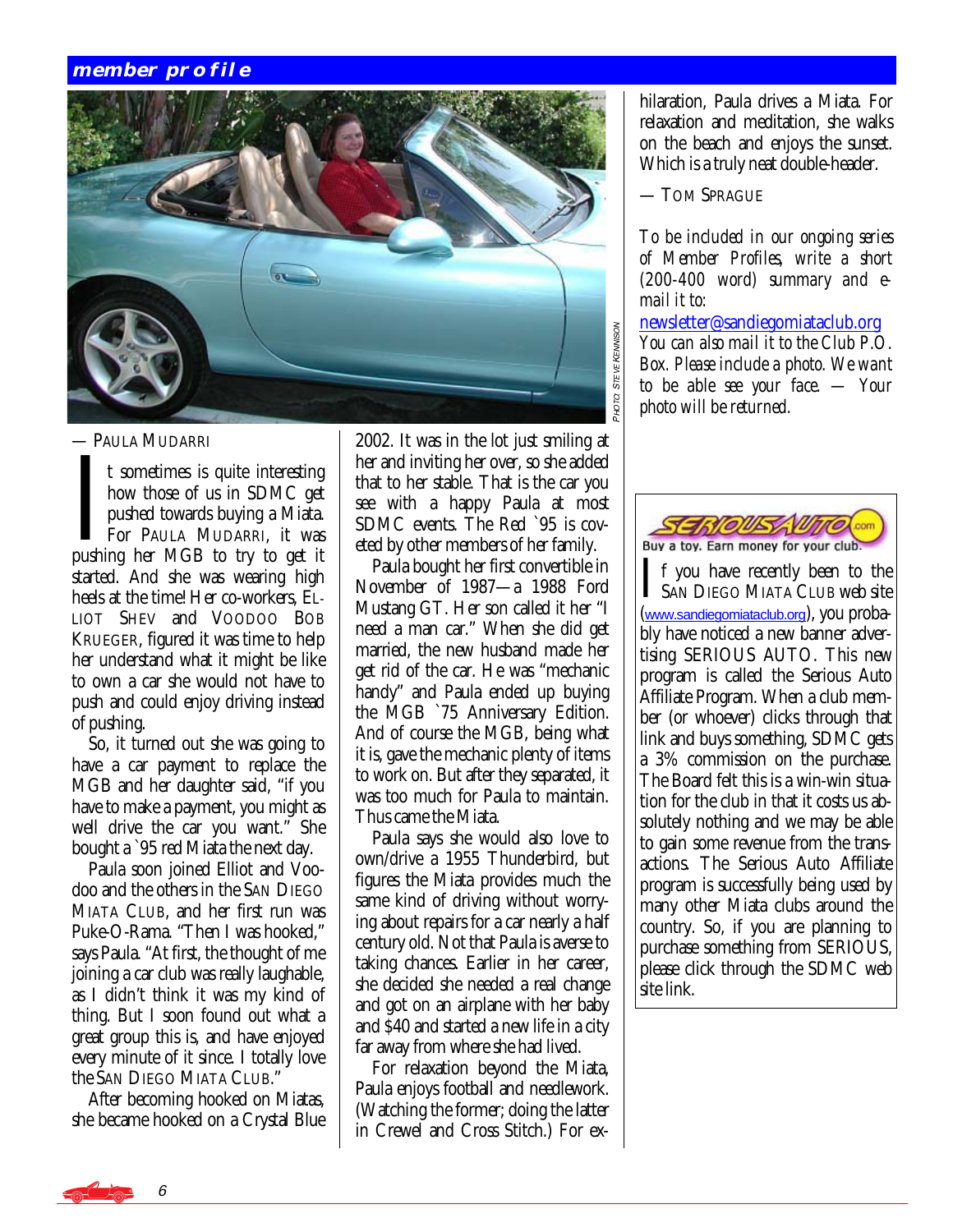#### New Members!

#### **WELCOME to our newest members (since last newsletter):**

BLANE BROWN Escondido 2001 Crystal Blue TONY & SHARON CASH Escondido 1992 Black JUSTIN FITZGERALD San Diego 1992 Black C TIM HUGHES **Cardiff**  2000 SE (Mahogany) BRENDA KAY San Diego 1992 Mariner Blue B JEFF KING & SUSANNA GONZALES San Diego 1997 White Touring VERNON & TERRI KLEIST La Mesa 2001 Midnight Blue LS BILL & LESLEE NEAIL San Diego 2001 Silver DAVID OTTLEY Escondido 1995 M (Merlot)

LAURIE & JIM PATTON Coronado 2001 Silver

## Renewing Members (since last newsletter):

GORDON T. FROST, JR. TED & SUE KESLER DAVID & DAWN MILNE JOHN M. O'HARA GERONIMO G. OMABTANG AL & DORIS PIERCE PAUL & ROBIN PRZYBYSZ GARY & ROSALIND SCOTT GENE & PINKIE STANLEY NORM & DOLORES STEVENS KAREN & TRA WOOD

#### Online Resources

his is a friendly reminder about the SAN DIEGO MIATA CLUB e-mail list. Below are the mail addresses for mail services:

Post message: [SDMC-List@yahoogroups.com](mailto:SDMC-List@yahoogroups.com) Subscribe: [SDMC-List-subscribe@yahoogroups.com](mailto:SDMC-List-subscribe@yahoogroups.com) Unsubscribe: [SDMC-List-unsubscribe@yahoogroups.com](mailto:SDMC-List-unsubscribe@yahoogroups.com) List owner: [SDMC-List-owner@yahoogroups.com](mailto:SDMC-List-owner@yahoogroups.com)

 SDMC mail page: <http://groups.yahoo.com/group/SDMC-List>

 Mail can be delivered individually, or as a daily digest. Also, there is an "Upcoming Events" only list. Please email [SDMC-Events-owner@yahoogroups.](../../../../../../../../SDMC2005%20folder/SDMC2005/newsletter/SDMC-Events-owner@yahoogroups.com) [com](../../../../../../../../SDMC2005%20folder/SDMC2005/newsletter/SDMC-Events-owner@yahoogroups.com) for inclusion to this list.

— ROBERT "JTBOB" HOLLAND Webmaster/Postmaster

#### Need a CB to Lead a Run?

CDMC Events Coordinator STEVE WAID is always looking for new run leaders for these most-popular club events. Having a CB is not required to participate in club runs, but it's almost mandatory if you are a run leader or driving the sweep car (the last one).

 Three CBs have been donated to the club. So, if lack of a CB radio has kept you from stepping forward to lead a run, you can arrange with Steve to borrow a CB to lead or sweep your first run. That's one less excuse for not planning a run…which, by the way, is how you get a set of those really cool club magnetics with your very own car color.

 Contact STEVE WAID, events coordinator at [events@sandiegomiataclub.org](mailto:events@sandiegomiataclub.org).

#### **membership information**

#### Membership Statistics

 $\triangle$  s of August 25, 2002, there are 384 memberships (153 single, 231 dual) for a total of 615 members. Memberships by Miata Color:

- 92 **Red**
- 56 White
- 45 **Black**
- 36 **Silver**
- 29 Emerald Green
- 19 Montego Blue
- 16 **Yellow**
- 15 BRG
- 11 **Crystal Blue**
- 11 Twilight Blue
- 10 **Mahogany**
- 10 Sapphire Blue<br>9 Mariner Blue
- **Mariner Blue**
- 8 **Marina Green**
- 7 Laguna Blue
- 6 **Merlot**
- **Midnight Blue**
- 6 Starlight Blue
- 4 **Titanium**
- 2 Evolution Orange
- 1 **Laser Blue**
- Teal (custom)
- 5 Unreported\*

Unreported means a member does not have a Miata at this time.

#### Badges?

ave you been wondering where to get those nifty engraved plastic name badges that have been turning up on members at the latest events? They are available for mere \$6.50 each, including shipping to your home, from VICKY KRUEGER.

 You will need to give her cash up front, as the badges need to paid for in advance. Lots of colors are available to match your Miata.

 See Vicky at a monthly meeting or e-mail her at [vicky@teamvoodoo.com](mailto:vicky@teamvoodoo.com).

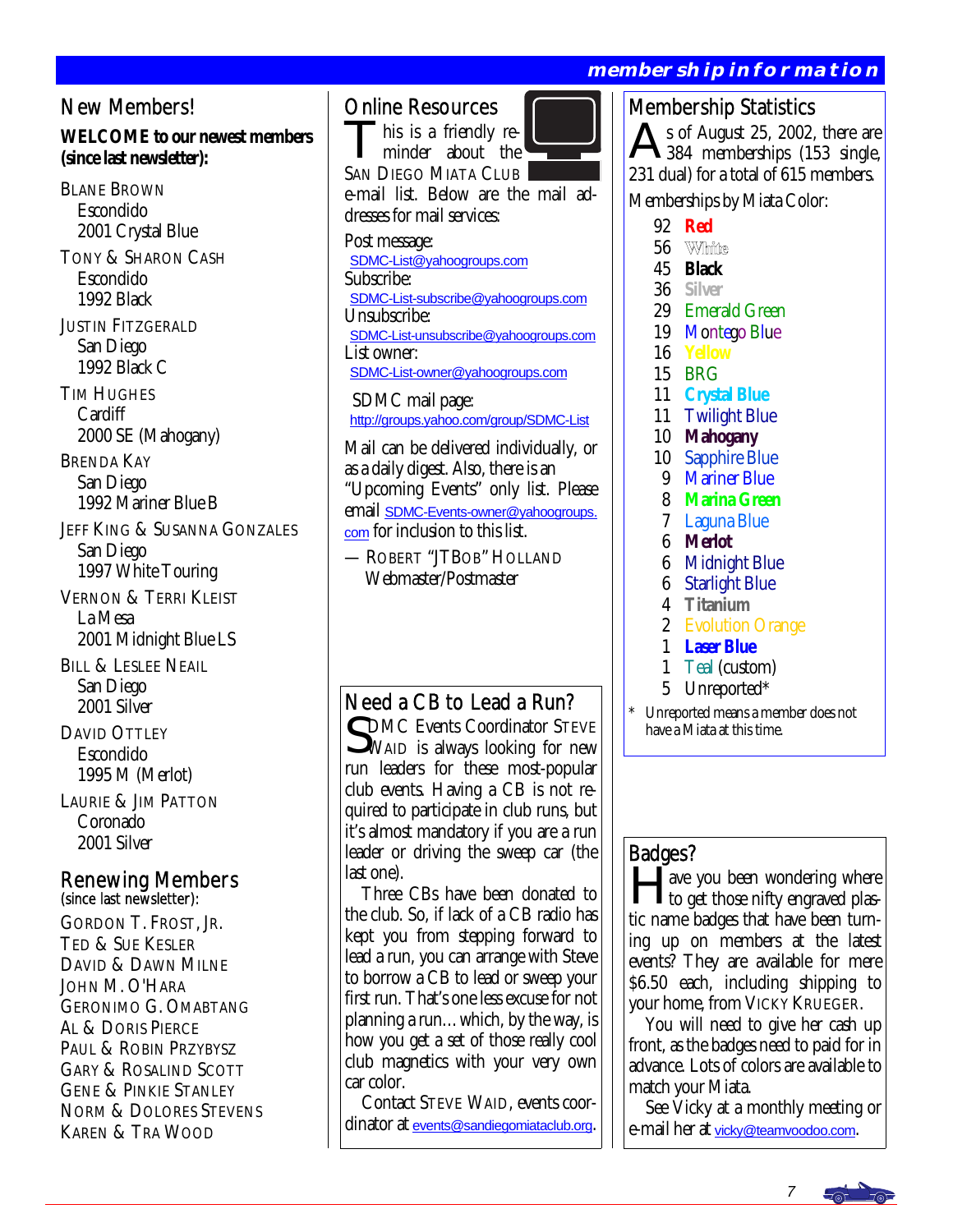#### Sahauro Miata Club comes to play

In April, Ben Cleaves contacted EL-<br>LIOT SHEV wanting to coordinate a visit by the SAHAURO MIATA CLUB from Arizona. Ben, the outgoing president of Sahauro, and his wife Faith had been to SURF'N'SAFARI in 1999, and had also come with other club members to go whale watching in 2000 with a group of SDMC mammal gazers. When I first talked to Ben, I asked if they wanted to sightsee or drive. He said that they had done their sight-seeing before and this time they wanted to drive some of "those San Diego roads." What resulted reminded me of how many great things we have in San Diego that we all take for granted, and what a great bunch of people make up our membership.

 On Friday, June 19th, the main group from Arizona arrived at the Best Western in Escondido. This would be their "home" for the weekend. The first order of business was to meet at Tom's #23 for some burgers and good `merican food before Cruisin´ Grand. With 21 cars from Arizona and another 15 or so from SDMC, we made quite a show as we cruised Grand. After cruising and walking Grand we all adjourned to Dairy Queen near their hotel for the debriefing. There were a number of Sahauro folks who, by then, had put their tops up and were commenting on "how cold it was." They were not complaining, having left temperatures of 106 degrees. Several commented on how much fun they had and that they had nothing like Cruisin´ Grand in Arizona.

 Saturday morning started with breakfast at Tom's #23 before we started showing them the roads of San Diego. DENNIS and VERONICA DIDIER, earning their yellow SDMC magnetics, put together a glorious day of driving and eating. Splitting the cars into two groups provided the means of keeping everyone together.



That proved to be a theory only. However, at the end of the day the miscues and pratfalls were becoming legendary, and each telling became louder and more embellished.

 Dennis and Veronica (blazing yellow mica) led group 1 out of the parking lot with GEOFF FAHRING and XA-VIER CASTILLO (sunburst yellow) sweeping. The run started out through Couser Canyon and Rice Canyon on the way to Temecula. A quick reversal south on Pala Road brought the groups back to Highway 76 and then off to Mt. Palomar. Mesa Grande and Wynola Roads brought us into Julian for lunch and shade. Several SDMC members met us in Julian as we queued-up at Julian High School to start the second half of the run. As group 2, led by STEVE and LAURIE WAID (blazing yellow mica), swept through Boulder Creek Road on the way to Engineer Road, four cars made a turn onto a dirt road and disappeared before sweep car DENNIS and MARYANNE GARON (vivid yellow) could catch them. As everyone waited for the group to figure out that they were off course, most were appreciative of the big oak tree that we parked under. Eventually the lost were found. There was an argument as to who was lost and who was found, but that will never be resolved. As the two groups finished the 200-mile day, arrival at Bob's by the Bay was anticipated for a number of reasons. Foremost was the food, but the cool bayside breeze was just what everyone wanted after being in the sun all day.

 As I mentioned earlier, we sometimes take for granted what we gain by being members of the SAN DIEGO MIATA CLUB. Sahauro members got a sampling when one of their cars broke down. JERRY and JANICE BOSTER, supported by JIM BROKAW, broke off from the group to give aid. After trying to figure out the problem, they ultimately helped get the car to LARRY DENNESTEDT'S Automotive Repair. The Bosters and Jim were able to get everyone back to Bob's by the Bay in time to eat. Larry ultimately was able to make the car better than it was when it began the trip. What a club!

 Sunday finalized the experience for the Sahauro drivers. Brunch followed by a crisp run on Highland Valley Road, through the dreaded Ramona, across Sunrise Highway, and out old Highway 80 to Desert Tower. Our goodbyes said, the Sahauro folks were wishing that there were roads like ours in their neighborhood. We just take them for granted. We have been threatened with a payback. We have an open invitation to go to Arizona and play. We will set it up in the future...just don't expect it to be during the summer.

— STEVE WAID

#### **Regalia**

#### Got Zoom?

| zoom ----------------------------- T-Shirts |  |
|---------------------------------------------|--|
| <b>Zoom</b> ------------------ Sweatshirts  |  |
| ZOOM ----Pins & Decals!                     |  |

ZOOM, ZOOM, ZOOM...Get your SDMC Regalia directly from the Regalia Gals (ROZ & PAULA) at the upcoming monthly meeting.

 Zoom on down and pick up a few great club items to show off your enthusiasm for the incredible Mazda Miata, and the SAN DIEGO MIATA CLUB.

 Got special sizes, items you want? Call or e-mail ROZ or PAULA and let them know and they will personally hand deliver the items to you at the meeting.

ROZ SCOTT & PAULA KENNISON (760) 789-3872 or (858) 271-8498 or [regalia@sandiegomiataclub.org.](mailto:regalia@sandiegomiataclub.org)

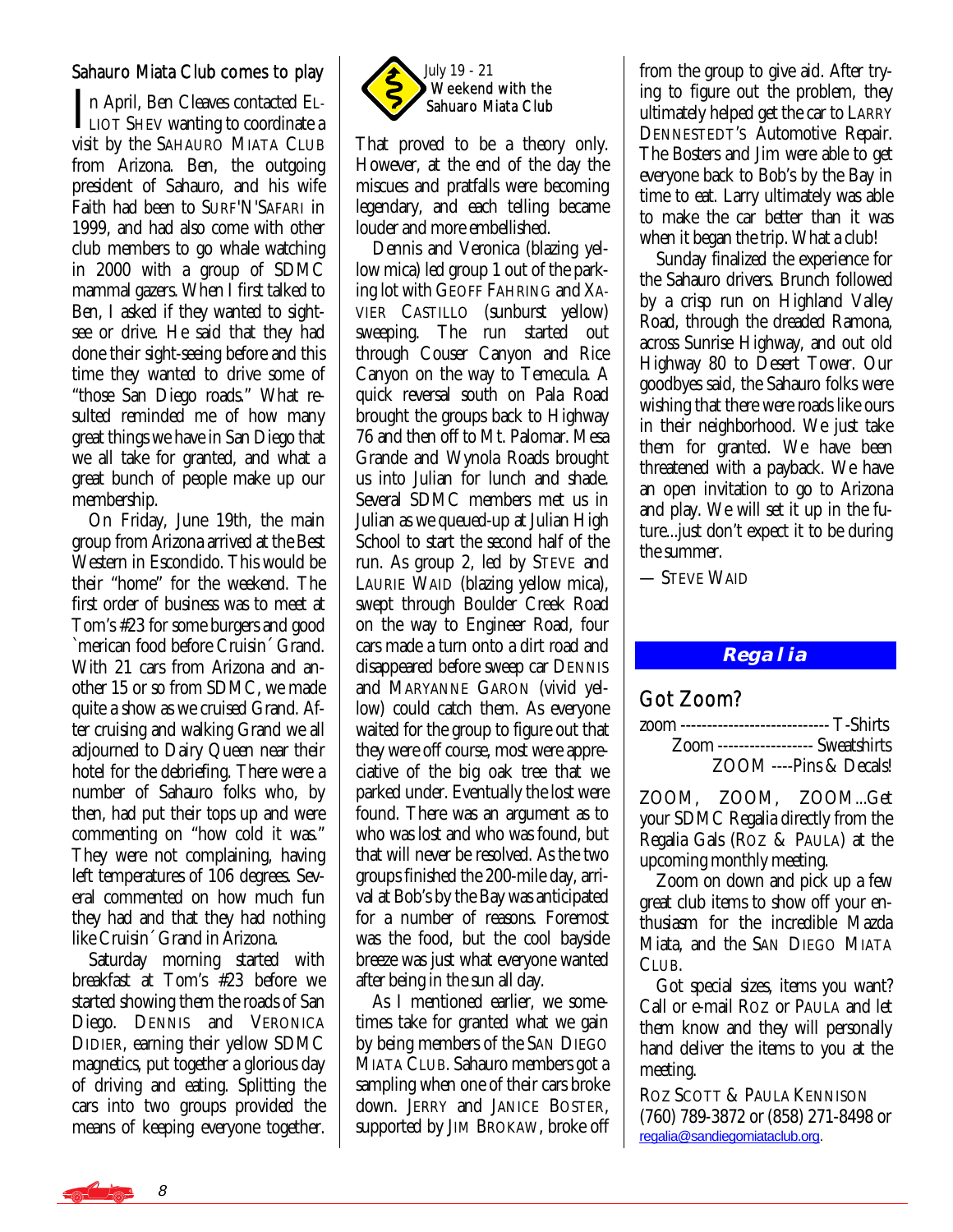MARK and CATHY BOOTH'S July 27 - Saturday July 27 - Saturday ARK and CATHY BOOTH'S 2002 Twilight Run was another "smashing" success (just ask the wildlife in Jamul-more on that later). Participation was about 55 cars, and as the sun's fading powers were not going to be a factor, many red *Garage Queens* were in attendance.

 We all met at the Boll Weevil in Rancho San Diego and after dinner we hit the hills. After winding through Harbison Canyon and Alpine we ended up at the Mount Laguna Lodge. This was our only rest stop and with close to 100 people, the "two-holer" bathroom was maxedout. Club members showed their kindness when they let an OTM driver take cuts to the front of the line and then proceeded to thoroughly embarrass him with a standing ovation when he stepped out of the "john."

 The trip down the mountain was beautiful with perfect weather and a<br>gorgeous sunset, which Mark gorgeous sunset, which Mark promptly took credit for! As we drove into Jamul, Mark and Cathy reported that they possibly "hit a snake" then 5 minutes later, a near miss with a rabbit and finally, a fly-by with a bat. Next Mark reported that something was hanging from his antenna, was it a piece of black plastic or "the bat"? Cathy's piercing scream over the CB confirmed that it was, in deed, the bat. Its radar didn't pick up Mark's antenna moving at 65 miles per hour and it seemed to be very attached to our leader's car. This launched a wave of "bat jokes" over the CBs. "Hey Mark, how's the Batmobile running?" "Are you going back to the Bat Cave?" "Are you taking him "Bat to the Future?" "Is that bat a Louisville Slugger?" Do you get the drift? Mark was going to hit the brakes to dislodge the hitchhiker but Cathy's premonition of him flying into the cockpit put an end to that idea. Anyway when Batman and Robin, followed by the Bat Pack, pulled back in to Rancho San Diego





**The bat. R.I.P.** 

for dessert it was discovered that our bat did not survive the trip. R.I.P.

 The Twilight Run is one of the best runs of the year and Mark and Cathy do a great job of making it a success. Thank you Cathy and Mark for your hard work and another great Twilight Run.

 On a side note, this run really emphasized how much more interesting a run is with a CB radio. Without one, you really miss out on a lot of camaraderie and fun.

See you on the next run.

— BRUCE LEWIS







Рнот os Tom Noop

9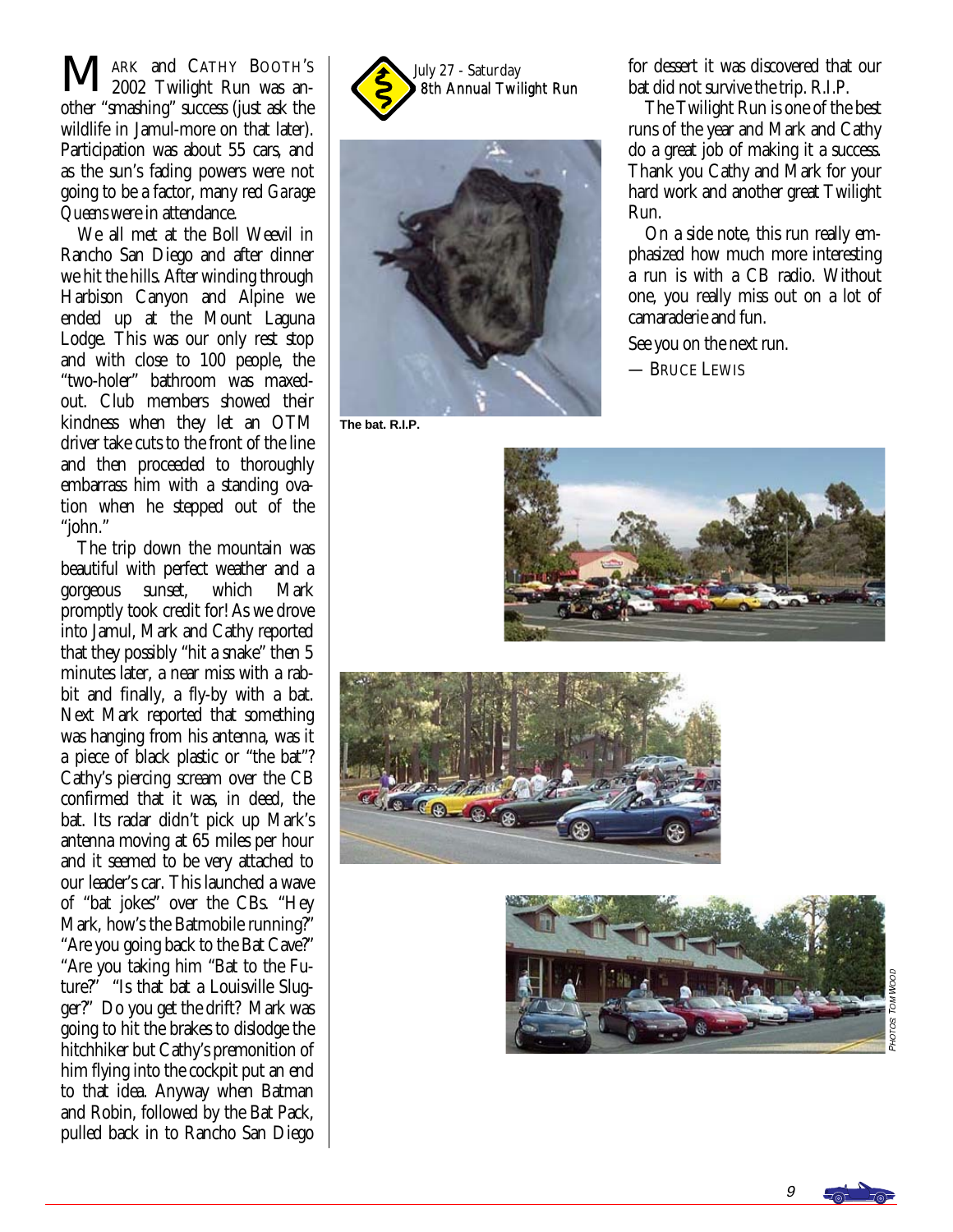#### **Spec Miata Racing**

#### Spec Miata Rules

*As a primer to "what is a Spec Miata," the following rules, or specifications (spec) are those used by the San Diego Region of the Sports Car Club of America (SCCA). Other sanctioning organizations have similar rules, or specs, for this class.* 

— EDITOR

**C** pec Miata vehicles are showroom  $\mathcal{S}_{\text{stock}}$ , as defined by the SCCA GCR, with the exception of the following restrictions or specifically allowed modifications.

 Unless specifically mentioned or approved in these rules, no additional modifications may be made. These rules are not intended as guidelines or suggestions and they will be vigorously enforced.

 Please Note: Spec Miata is a regional only class in the SCCA. Rules and verbiage may differ slightly region to region.

#### **Make of Car**

1990 - 93 Miata 1600cc @ 2255 lbs. (with driver)

1994 - 97 Miata 1800cc @ 2380 lbs. (with driver)

Ballast will be mounted on passenger floor per GCR. '94-'95 1800cc cars must use a 47mm throttle restrictor. `96-`97 1800cc cars must use a 45mm throttle restrictor.

#### **Engine**

Stock only, per SCCA GCR.

#### **Cooling System**

Any aftermarket metal-type radiator may be used as long as it mounts to stock location.

Thermostats are free.

#### **Intake System**

1600cc may use a cone-type air filter. 1800cc must use a stock air box. Filter is free.

#### **Fuel System**

Unleaded fuel filler trap door and re-

strictor plate in filler neck may be removed.

#### **Ignition System**

Any spark plug may be used. Any spark plug wire may be used. Timing is free.

Master cutoff switch is permitted and recommended.

#### **Exhaust System**

Single pipe exhaust after the OEM down pipe.

Maximum diameter 2.25". Muffler diameters are free.

Must exit behind rear sub-frame.

Must meet SCCA sound requirements.

#### **Clutch**

Clutch disk and pressure plate are free, providing they mount on the stock flywheel.

#### **Differential**

1600cc—Viscous limited slip or Mazda comp LSD. Part # QN10-64- A00 (previously T0Y1-27-200 & 0000-02-5501) Stock gear ratios. 1800cc—OEM Torsen limited slip. Stock gear ratios.

#### **Suspension**

Mazda Motorsports Spec Miata package DOHC), (Part# K-SPEC-M5- SUS8 - 1994-97 1.8 DOHC) Includes: a-Bilstein Shocks 1. Front (Part# 0000-04-5225-BL Qty 2 ea.), 2. Rear (Part# 0000-04-5226-BL Qty 2 ea.) b-Eibach ERS 2.5" I.D. Race Springs 1. Front 700 lbs./ 6" (Part#0000-04-9700-06 Qty 2 ea.), 2. Rear 325 lbs./ 7" (Part#0000- 04-9325-07 Qty 2 ea.) c-Coil-Over Kit. (Part# 0000-04-5402AW \*)

\* This kit provides all necessary components to locate spring in upper perch and includes modified bump rubbers/stops.

 Welding a 2.5" spring locator on the upper mount and modifying the stock length original bump rubbers to the diameter of 2.25" is grandfathered.

 Eibach Sway Bar Kit. 1. 1600cc: Front Bar 24mm adjustable /Rear Bar 15mm adjustable (Part# 0000-04- 5302-EB) 2. 1800cc: Front Bar 27mm non-adjustable/ Rear Bar 15mm adjustable (Part# 0000-04- 5303-EB).

 Cambers (maximum) a-front: no more than 2 degrees negative. b-rear: no more than 2.5 degrees negative. Ride Height Free

#### **Steering**

Manual or power steering may be used. Power steering rack may be converted to manual.

Steering lock may be removed.

#### **Rims and Tires**

 **Rims:** 15x7 in matched sets of four. Minimum rim weight is 13 lbs. Each **Tires:** Toyo RA1 205.50.15

#### **Brake System**

Brake pads are free. Steel braided lines may be used. Backing plates may be removed. Emergency brake handle and/or cables may be removed.

#### **Exterior**

No air dams, wings or spoilers are allowed other than "R" package chin spoiler.

 Fenders and wheel openings shall remain unmodified except rolling or flattening of inner fender lip for tire clearance.

 Hood and inner fender plastic trim optional.

 Mirrors may be replaced and cars can be painted in non-factory colors.

 Body molding, antenna, mirrors and emblems may be removed.

 Windshield clips and rear window straps per the GCR Section 17.33 are permitted and recommended.

 Hood clips are permitted. Stock hood latches may be disabled or removed.

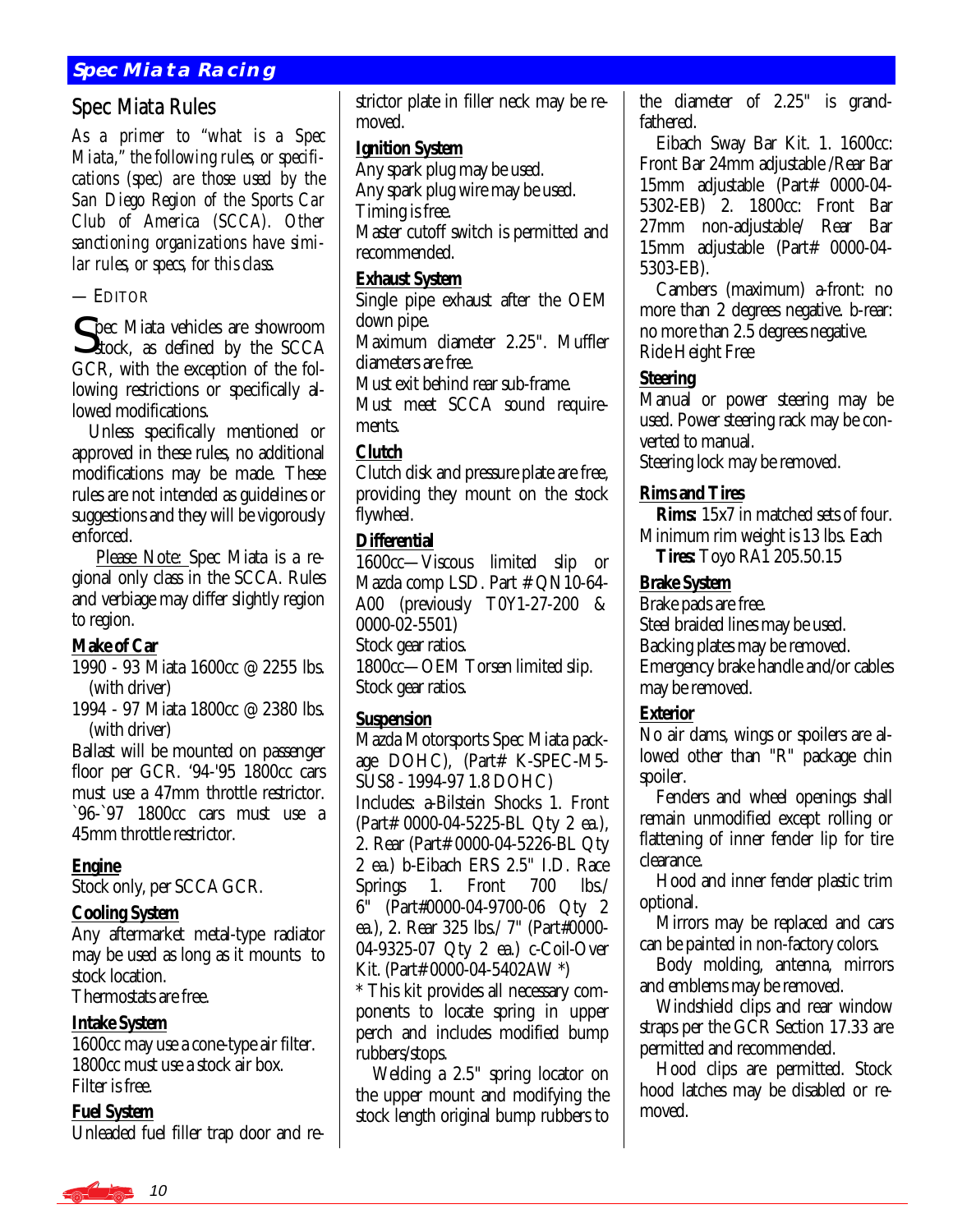

#### **Interior**

The driver's seat may be replaced with any seat suitable for competition, including a racing-type bucket seat. If the driver's seat is replaced, factory seat tracks may be modified, reinforced or removed to facilitate replacement mountings provided they perform no other function. All driver seats shall be installed per SCCA GCR for Showroom Stock.

 Gauges and instruments may be added, replaced or removed. They may be installed in the original instrument(s) location using a mounting plate(s) or any other location using a secure method of attachment.

 Other than modifications made to mount instruments and to provide for roll cage installation, the remainder of the dash "board" or panel shall remain intact.

 Any steering wheel and attachments may be used except wood rimmed type steering wheels.

Any shift knob may be used.

 A/C system may be removed (but not heater core or blower).

 Carpets, center consoles, cargo bins, driver's seat belt, floor mat, radio system, headliners, dome lights, grab handles and their insulating and attaching materials maybe removed. Other than to provide for the installation of required safety equipment or other authorized modifications, no other driver/passenger compartment alterations or gutting is permitted. Removal or substitution of driver compartment panels is prohibited.

 Any removable covers used to cover spare tires, tools, bins, etc. may be removed along with attaching hardware and brackets. Carpets, mats and their insulating or attaching materials may be removed from the floor and recesses of the cargo/spare tire area.

 Ducting may be added to provide fresh air to the driver/passenger compartment. This ducting will be located in the driver/passenger vent window area by means of a transparent/ alternate vent window material and duct with no modifications to the bodywork. Door glass area must remain free of all material except required safety equipment.

 Passenger seat, mounting hardware and restraints may be removed.

#### **Safety**

 Welded or bolt-in cage with up to a maximum of 8 mounting points per Improved Touring Specifications of the GCR.

 Door bars on drivers side allowed to outer skin of door (NASCARstyle). If NASCAR-style door bars are used, door panel, door glass and mechanical hardware may be removed.

 Hard top may be used, and if used must be bolted in place. Aftermarket hard tops are allowed provided they do not change the aerodynamics of the car and meet the original OEM specifications, including weight.

#### Spec Miata Racing on SPEED

September 9, 7 p.m. PST SPEED **O**Channel will be airing the Mazdaspeed Cup race that was held at Laguna Seca on June 9. It's listed as "Pro Spec Miata Racing." If you haven't heard this was an historical event in that the race field was the largest ever for that venue. 70 Spec Miatas competed.

#### — KEVIN HAYWOOD

Watch for SDMC member DAVID LEVY in the Mariner blue Miata number 4 in this race. David chronicled his thoughts about this race in last month's (August 2002) issue of the SAN DIEGO MIATA CLUB NEWS.

— EDITOR

#### **AUTOCROSS AT THE "Q"**



The following autocross events are *tentatively scheduled* to take place in the parking lot of Qualcomm Stadium:

| Sunday, September 8. championship |  |
|-----------------------------------|--|
| Sunday, October 20. championship  |  |
| Saturday, November 2practice      |  |
|                                   |  |
|                                   |  |
|                                   |  |

#### To confirm autocross information, call:

San Diego SCCA Hotlines (619) 441-1333 (800) 360-4454

Web page [www.sdr-solo2.com](http://www.sdr-solo2.com)

Come participate or watch SAN DIEGO MIATA CLUB members race at the autocross (timed event). To participate you need to register for a Solo2 card and number (\$15) and have a DOT approved helmet. Loaner helmets are available at the autocross.

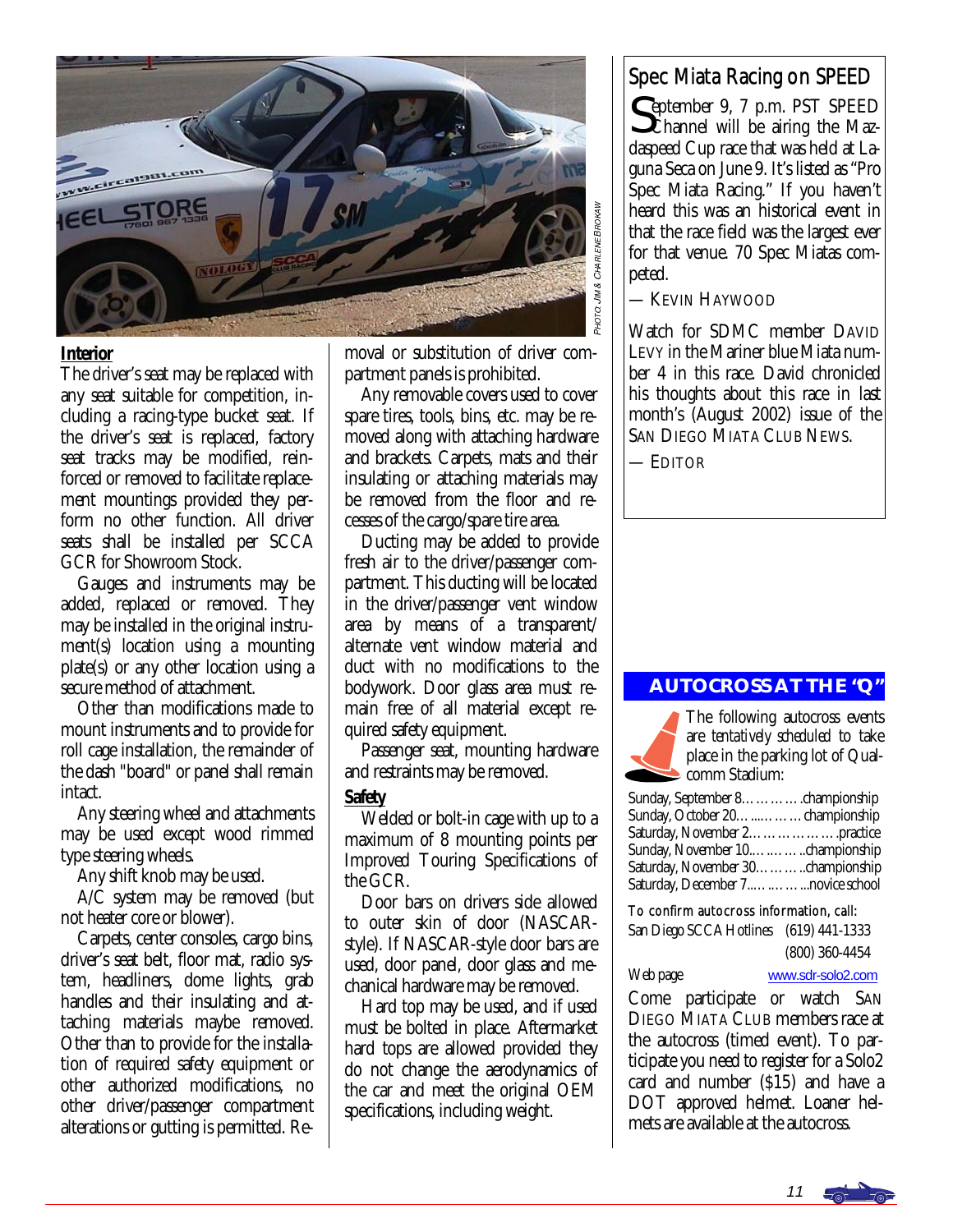#### Miles of Miatas Big Success

The weather man predicted temperatures in the high 90's to triple digits, but that did not keep SAN DIEGO MIATA CLUB and SOCALM members from participating in SDMC's annual charity run for MDA.

 Rick Hackley from the Boll Weevil restaurant hosted the registration and provided continental breakfast to members. SUE HINKLE, BARB TEMPLETON, and MDA staff members were on hand to collect sponsor sheets, sell raffle tickets, and distribute t-shirts—event magnetics were donated by the CAUSARANOS and Hinkles and goody bags from the vendors.

 A parade of 37 Miatas and one Mini Cooper displaying its new magnetics headed out of the parking lot under the cover of coastal fog and balmy tropical breezes, but we knew it wouldn't be long until the temperature would rise to record highs. At the half-way stop in Escondido the temperature was close to 100. OBI WAID quickly parked and took to the shade while others gathered at the Baskin Robbins for cool treats. The second half of the run was hot, hot, hot and TOM THOMPSON reported that the temperature was 103. 49 miles later the Miles of Miatas caravan pulled into Bel-Marie, where a yummy BBQ was prepared and waiting for our arrival. Bel-Marie opened their garden room for the group to take refuge from the heat and hold the Miles of Miatas raffle.

 Sue Hinkle announced and presented awards to the top three fun-





**MDA provided a tasty cake as a small token for the hard work and dedication that SDMC has shown each year in fundraising.** 

daisers; 1st place-DAVID AND LORI BRYAN, \$1,500— 2nd Place-Tom and Carolyn Lorenzo, SOCALM, \$1,163—3rd Place-RICH AND JANICE WESSEL \$500.

 It was a great day for everyone, with good food, great roads, and lots of terrific prizes. Best of all it was great day for MDA and Jerry's Kids. We raised approximately \$7,000 and the dollars are still coming in. The event was a tremendous success due to the generosity and big hearts of those who participated, and we extend our heartfelt thanks to each and every one.

 We would like to acknowledge the following vendors and members who supported the event with donated items. Mazda, Brainstorm, M & M Marketing, Quality Images (Knobmeister), Flyin Miata, Hard Dog, Meguiar's, Moss Motors, Coast Car Covers, Eagle One, BBS, Geri's Bazaar, Sportmart, Baja Fresh, Milton's, Hot Rod Power Club, Glaser-Bailey, Boll Weevil, Bel Marie Winery, Twin Oaks Golf Course, Gold Mountain Inn, TOM and MARNA WOOD, Barbara Templeton, Jack and Sue Hinkle.

— SUE HINKLE

It was sort of like a scavenger hunt<br>
on wheels. Look for a friendly nearby Miata, and zoom either in front or behind. Such was the funfilled day known as the sixth annual Miles of Miatas for MDA.

 Because much of the early run was on city streets with the usual traffic lights and OTMs, members had an added opportunity to demonstrate the versatility of their little steeds. When roads were two and three lanes wide, it looked liked the lineup for the Fourth of July parade rather than the usual long string of cars in the country. Sometimes it resembled the "Dodgeem" cars at the carnival, only this time we really meant "Dodge-em."

 Because of the flexibility and innovation this type of driving offered, on some occasions there were several cars in front of the "lead car" and a few following the "sweep." But everyone knew their place and soon got back into order.

 In addition to the always standard "wait to make a turn until you can see the car behind you," the CBs played a big role because of the terrain covered. Cars in the middle sometimes needed to relay messages from the back to the front, due to the distances involved.

 One driver wanted to make sure those behind were catching up, and made a U-turn in mid-street only to see the parade of cars quickly coming in the other direction. Another U-turn brought things back to order.

 There were also several roads under construction and surfaces wiped out, which provided more challenges for car and driver. On one twisty/curvy, a Cobra driver headed in the other direction obviously was green with envy—or was it yellow.

 There were plenty of twisties as well as roaming the surface streets, so all in all it was a truly enjoyable and unusual driving experience.

– TOM SPRAGUE

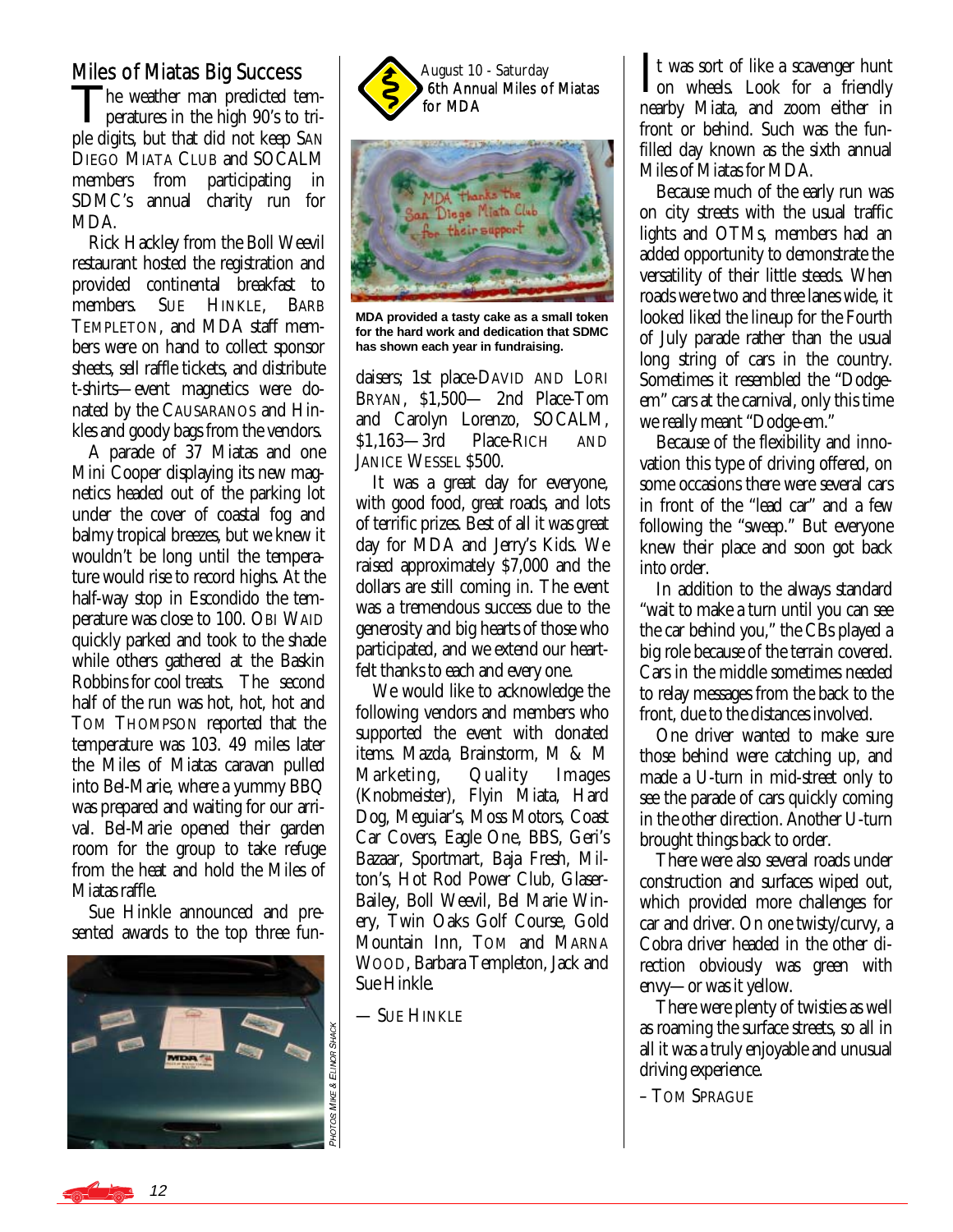Well, it was sort of a car club<br>movie...they did have a fine ell, it was sort of a car club row of shiny Ferraris in one scene, plus a really tricked out James Bond type GTO. Lots of car pursuits and car crashes, including a shiny Corvette (red in color) that went off a high bridge in the opening sequence. And oodles of motorcycles spinning high in the air, as well as snowmobiles making noise and slush in wide patterns. Plus a spectacular avalanche chasing a snow-boarder.

 The movie, of course, was secondary to the SDMC party, which started with food at the Chicken Pie Diner in Poway, where they have car club gatherings every Wednesday night from 6 to 8 p.m. throughout the summer. Then it was off for a curvy, scenic 44.7-mile tour of places like Bernardo Trails, Highland Valley, Bandy Canyon, Wildcat Canyon and Riverford.

 When the 30 cars arrived at the Santee Drive-in, they lined up for party-time, and folks brought out the munchies. Just to make sure there was ample, the host Lewis clan passed out bags with an assortment of goodies. The very clear sky also provided an opportunity for stargazing, before the star(?)gazing began on the screen. Other movie watchers spent time looking at our cars as well, and several came by to ask questions.

 The movie plot was about an extreme sport super stud recruited by a US spy agency to go up against some bad guys with even worse accents. He was supposed to get some cars from them for a cool million dollars and thereby learn their sinister plans. There were 98 (count-em, 98) stunt doubles, and about 2,734 explosions. No animals were hurt in the filming of the movie, but there was no caveat about humans. The movie only lasted an hour and 44 minutes. It just seemed longer. The hardy among us stayed for the second feature (Signs) which started about 11 p.m.



 DUSTIN LEWIS, the tour leader, got to exchange his old magnetics for new ones to match the color of his new car. But we all know that VIKKI is the wind beneath his wings.

— TOM SPRAGUE







**PHOTOS ED LANGMAIL** OS ED LANGMAID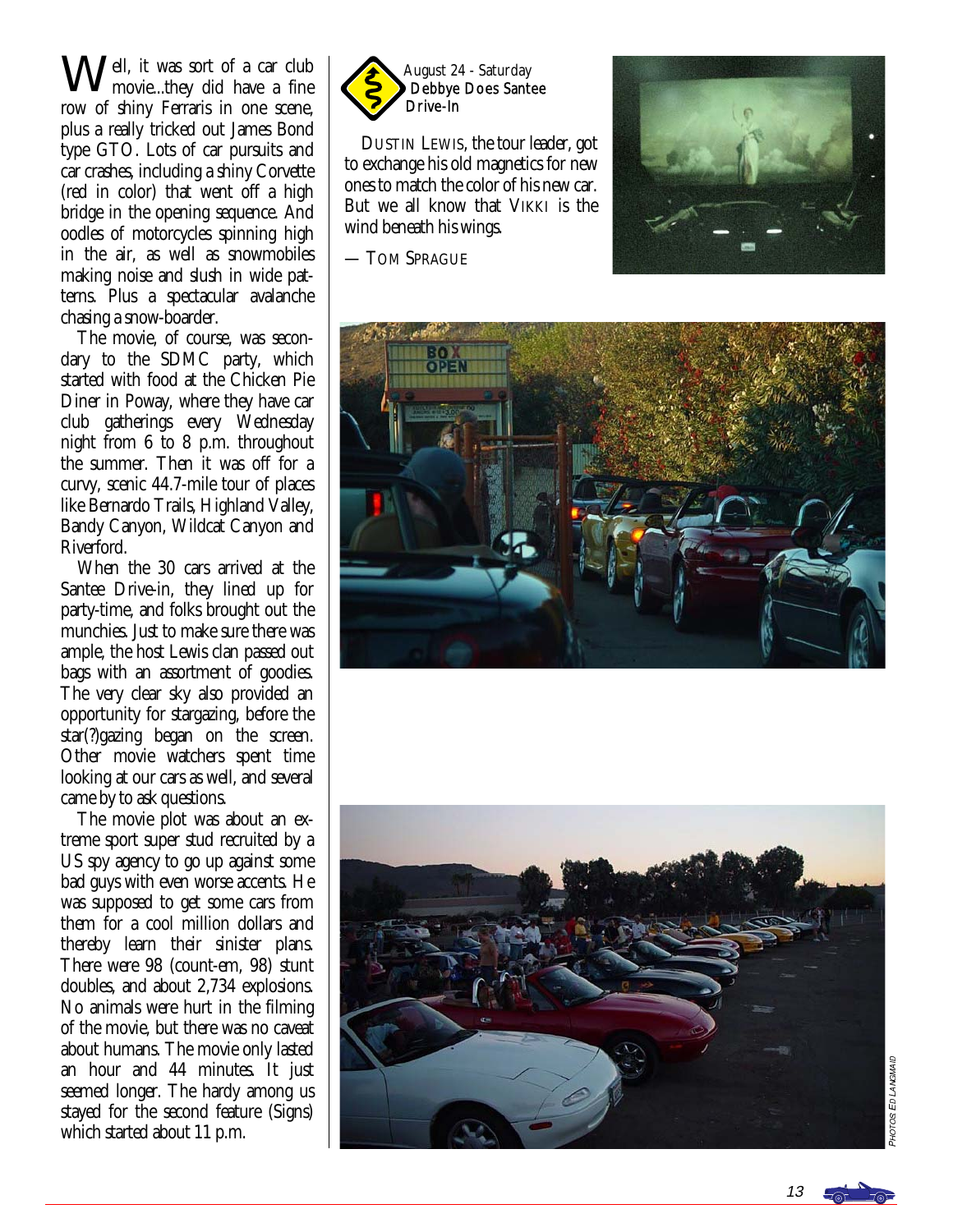#### Do You Change Your Own Oil?

This was the question I asked of the group gathered at a recent monthly meeting at the Boll Weevil. I must admit I was quite surprised by how *few* of you actually do change your own oil. I guess I should not have been surprised, on the Miata changing oil is a major undertaking. It can easily take well over an hour.

 I have for years changed my own oil. I didn't do it to save money. I did

it because I wanted to be certain the job was done correctly. We've all heard the horror stories about someone leaving the plug loose and having all the oil running out while the unsuspecting driver proceeded merrily down the road.

 A couple of years ago we bought my wife a used (sorry, "pre-owned") Mercedes SLK. It was one of their special "Star-Marked" cars (supposed to have been thoroughly gone-over to be certain it was in excellent condition). It wasn't until probably two weeks later that I thought to actually check it over myself and discovered that it was OVERFILLED with oil by about 2 quarts! Changing oil never seemed to me to be a particularly difficult job. Maybe a little messy at times, but always worth the effort, if only for the peace of mind of knowing it was done right.

 I got my second Miata in September of 2000. A shiny Red 2001 LS with a 6-speed (and *supposedly* more horsepower—but that's another story). After struggling through several oil changes, the best I found I could do was about 1 hour and 20 minutes just to change the oil!

 There were the eleven 10 mm bolts holding the bottom pan under the engine, and the three 14 mm bolts holding the cast aluminum brace be-

tween the intake manifold and the block (2 from the top, 1 from underneath) that had to be removed to get at the filter. All done while lying on my back under the car (wish I had a lift). Then of course all of that had to be put back. There are some folks I know who reach their filter by turning the wheels all the way and reaching in through the wheel well. While this method may save some time, it produces more scratches on your arms and drips oil all over the crossmember. I kept looking at the large open space just inside the engine compartment right behind the headlight on the passenger side. I thought wouldn't it be great to have the filter right there? Looking at my wife's SLK again (as I do often - when changing her oil) I thought wouldn't it be nice if the Miata had a filter like the SLK - right there on top of the engine in the front?

 I knew that there were aftermarket kits to relocate the filter. I checked them out but felt they just didn't suit my needs. I also had heard that engine noise could be transmitted to the cockpit via the firewall-mounted kits that seemed the standard fare. I was confident I could design a better relocation kit specifically for M2s - Time to just do it myself.

 I spent much of the next six months working on a design. I wanted the filter in that specific location, but did not want to drill a lot of holes in my brand-new car. The result is a





mount that fits just inside the engine compartment behind the headlight on the passenger side, and mounts opening-down. The oil lines running to the remote are the shortest of any kit on the market, and there is no noise transmitted to the cockpit. The kit is also supplied with high-temperature rated hoses, and a wrap-around hose protector to make certain there is no abrasion from sharp objects.

 One of our members (who installed one of the prototypes), reports his first oil change at just over 21 minutes – over an hour saved! And not a drop of oil was spilled.

#### **Now you CAN change your own oil**

Some of our more enlightened members have figured it out. With this kit they CAN change their oil. No disassembly required!

 I expect the next time I ask the question at a meeting (how many change their own oil?) there will be a lot more hands in the air. However, to answer your next question, and it is the most frequently asked question... No, it will not work on an M1.

— TOM THOMPSON

For more information go to: [www.miatamart.com/thompson](http://www.miatamart.com/thompson)

14